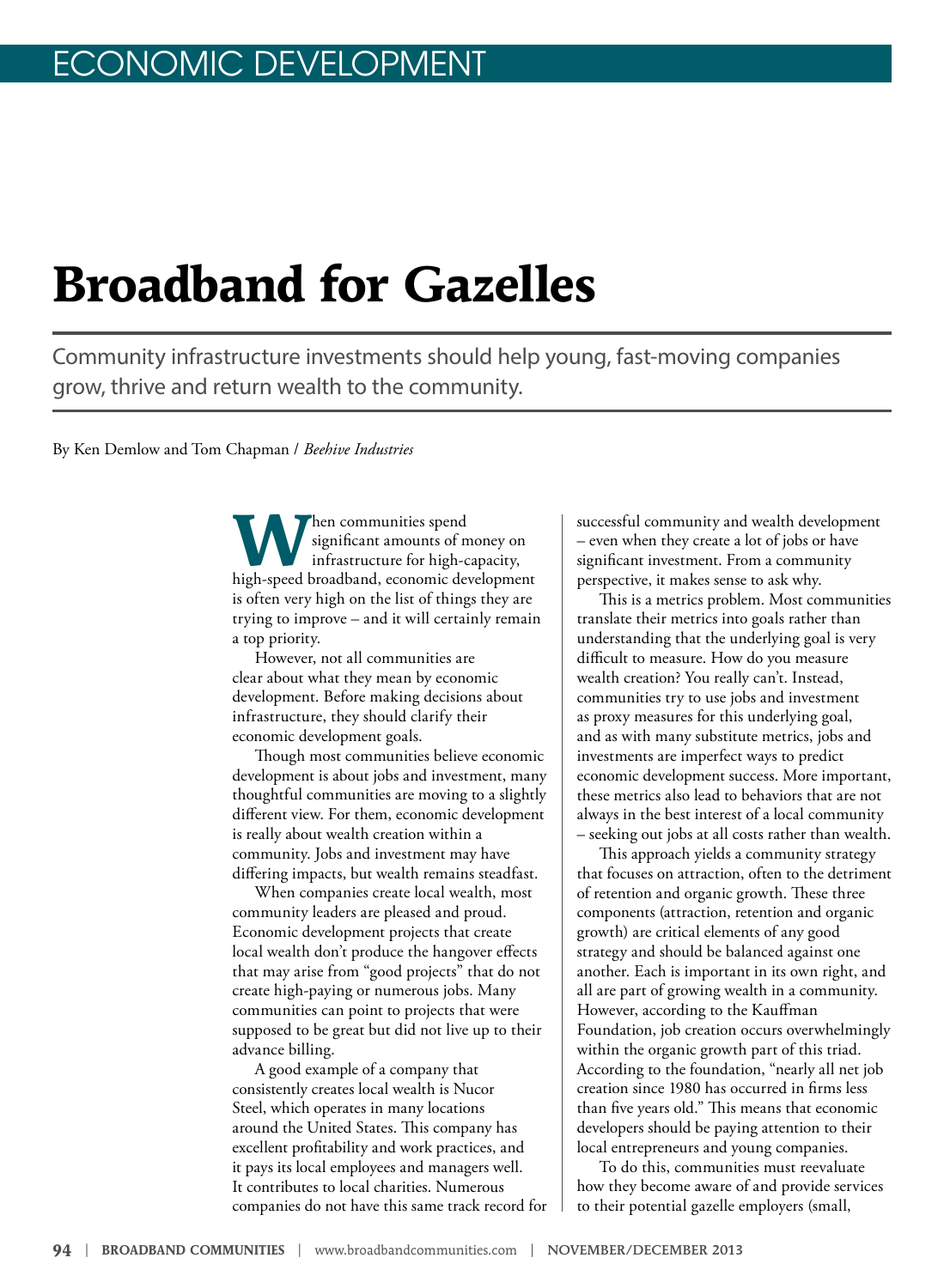agile, fast-moving companies). Many communities lack knowledge of the gazelles lurking within their city limits and focus on attraction targets in other geographies. For this reason, the first step is almost always getting an inventory. This inventory probably involves two parts: an inventory of the companies themselves and an inventory of the regional companies in key clusters. Once communities complete their inventories, they can move on to other strategies and programming.

In two small communities we are aware of, economic development focused on entrepreneurship and clusters. Both communities found natural strengths overlooked by earlier economic development efforts. One unusual cluster involved popcorn and popcorn-related tools. Another unusual cluster related to water management tools for a variety of end users. Both clusters created significant wealth, jobs and investment.

All these communities had to do was to look at what was already happening in their entrepreneurial ecosystems. They both discovered that, by finding the unique talent sets in their communities (and often nowhere else in the U.S.) and finding ways to creatively grow their potential bases, they were able to add good, highpaying, sustainable jobs.

Moreover, this strategy allowed one of the two communities to actively attract companies complementary to its existing cluster. In short, the blend of knowledge of local strengths, a focus on wealth creation rather than simply on job counts and a willingness to be great at something relatively obscure left these small communities ahead of the game.

#### **THE ROLE OF FIBER**

Although broadband by itself – because it is now nearly universal – may no longer be a competitive advantage, access that is particularly inexpensive or high-speed still can be critical for communities with the right mix of companies. Knowing the needs of local companies is a prerequisite to knowing the type of broadband or expansion capabilities that would be best for a community. In other words, in many

A strategy for prioritizing wealth creation in economic development is to invest in incubators and accelerators.

communities, broadband won't create the entrepreneurs or the local gazelles, but it might unleash their success more rapidly if built in a way that is driven by local users, not just by available dollars.

Broadband is often a critical catalyst for multiple components of ecosystem construction. First, broadband can be an important part of community identity. Being proud and willing to invest is a critical component of economic expansion – not just in the public sector but for small businesses and entrepreneurs, too.

Thus, community identity can be spurred by broadband access. We can't all replicate Chattanooga, but we should keep the Gig City identity in mind. Chattanooga is not Silicon Valley, but it has a vision of itself that goes far beyond what an outsider might think of the city. Another good example is Kansas City, in which Google's decision to locate fiber helped reawaken an entrepreneurial spirit.

Second, broadband as a physical tool can be a critical component of a burgeoning ecosystem. Thus, ensuring early access in key geographies within a city is very important. Addressing the needs of big employers is important – but so is addressing the desires of gazelles. To ensure earlier access, communities should be aware of where the gazelles are physically located. Omaha executed this strategy well in the gigabit expansion that started with an entrepreneurial haven called Mastercraft. Community leaders prioritized early adoption and gazelle use as a retention tool and a means of helping empower early-stage companies.

#### **INCUBATORS AND ACCELERATORS**

An example of prioritizing wealth creation in economic development is the strategy of using incubators and accelerators. This couples a traditional economic development strategy – providing land, buildings and other services needed by an economic sector – with the newer goal of building and retaining gazelle jobs. A good example of a city that has a strong incubator and vision is Fishers, Ind., whose incubator

| <b>SERVICE</b>                             | <b>MEAN RANK</b><br>(1 TO 5) | <b>PERCENT</b><br><b>OFFERED</b> |
|--------------------------------------------|------------------------------|----------------------------------|
| Broadband/High-Speed Internet              | 4.4                          | 97.6                             |
| <b>Business Plan Development</b>           | 4.3                          | 100.0                            |
| <b>Marketing Assistance</b>                | 3.8                          | 98.9                             |
| Specialized Equipment                      | 3.7                          | 84.7                             |
| Links to Higher Education                  | 3.7                          | 96.5                             |
| <b>Accounting and Financial Management</b> | 3.6                          | 98.8                             |
| <b>Comprehensive Business Training</b>     | 3.5                          | 96.5                             |
| <b>Shadow Boards</b>                       | 3.5                          | 91.8                             |
| <b>Access to Venture Capitalists</b>       | 3.5                          | 91.8                             |
| Access to Noncommercial Loan Fund          | 3.5                          | 96.5                             |

Table 1: Importance of Incubator Services to Client Success *Source: U.S. Economic Development Administration*